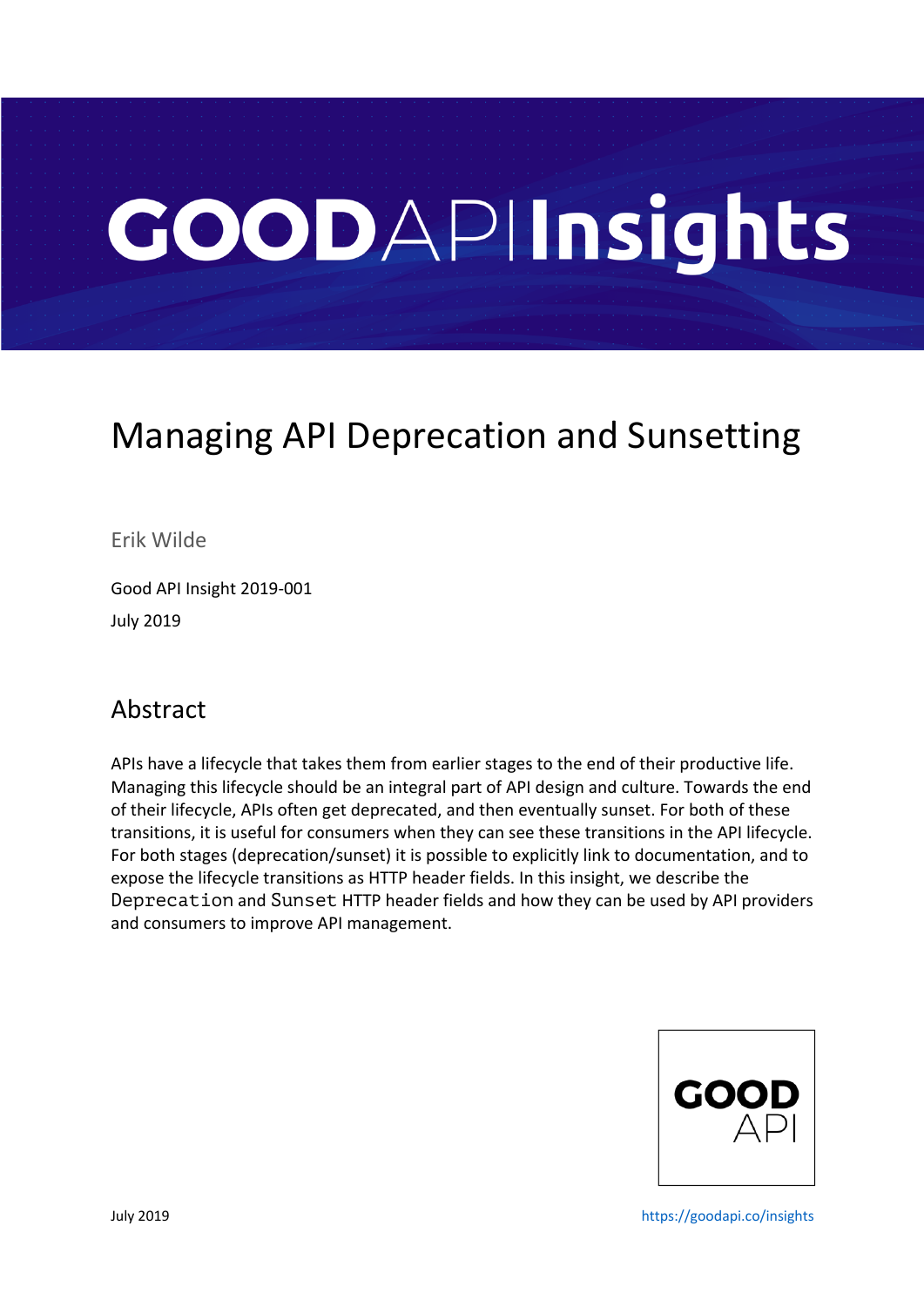## **Table of Contents**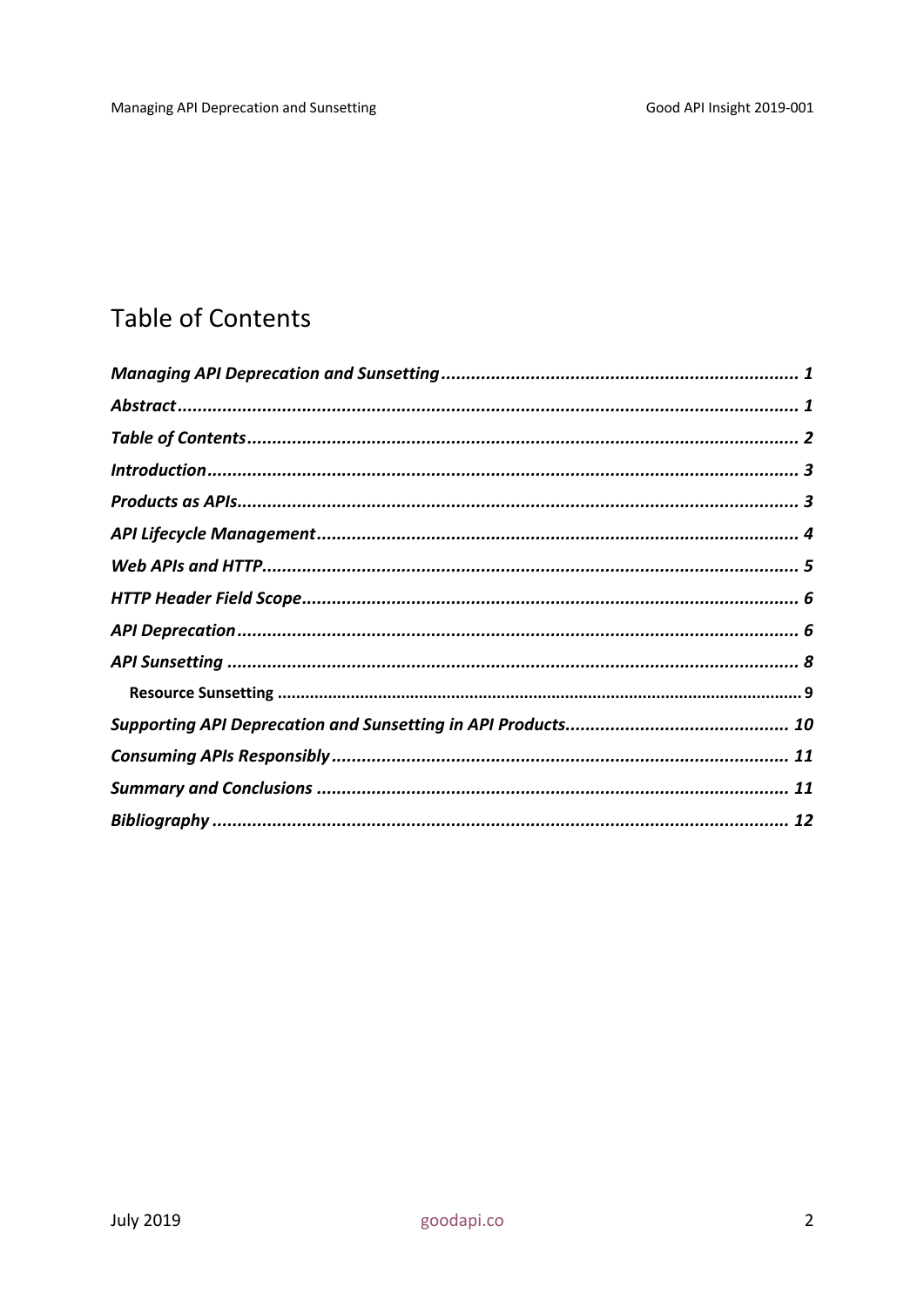#### Introduction

*Digital Transformation* results in an increased focus on designing and composing digital value chains, and on designing components in these value chains as APIs. The underlying idea is that APIs provide loose coupling between components, and therefore allow cultivating a dynamic and constantly evolving landscape of products exposing and using APIs. API-based value chains make it easier to quickly develop and adjust products according to the continuously evolving needs of an organization and its clients.

In such an environment, API management becomes an essential part of managing the business. When every product is represented by an API, product management always has an API management component. Like all products, API products have a lifecycle and need to be managed according to their journey throughout that lifecycle.

#### Products as APIs

API products are following the general lifecycle of all products, going from ideation and inception all the way to finally reaching their end-of-life. API products should be as loosely coupled as possible so that their individual lifecycles can be managed independently by product teams. In more traditional approaches, tight coupling often becomes a bottleneck, because changes even when made to one small part may still be subject to rather heavyweight and slow release processes for the larger component they are a part of.

API product management can be regarded as being not much more than traditional product management applied to API products. But there are some aspects of APIs that introduce additional constraints for API product management:

- *Rate/Type of Change:* API products ideally evolve constantly, based on feedback and investment decisions. Design and development should be done in a way so that products can be improved continuously, without disrupting existing users. But continuous feedback and development also mean that API products get deprecated and eventually discontinued.
- *Number of Products:* API landscapes in large organizations often have hundreds or thousands of products. There is a large number of cross-cutting concerns across these products, and it helps both API designers/developers as well as API consumers when these are addressed consistently. API designers/developers benefit because they do not have to reinvent the wheel and can solve well-known problems by using API design patterns and tooling. API consumers benefit because the same problem is solved in a coherent way across the API landscape, meaning that they can reuse their understanding and tooling across all APIs that they are consuming.
- *Product Dependency:* API products are special because dependencies between products result in *runtime dependencies* (i.e., if a product depends on another, that dependency will be there for the complete lifecycle of these products). This means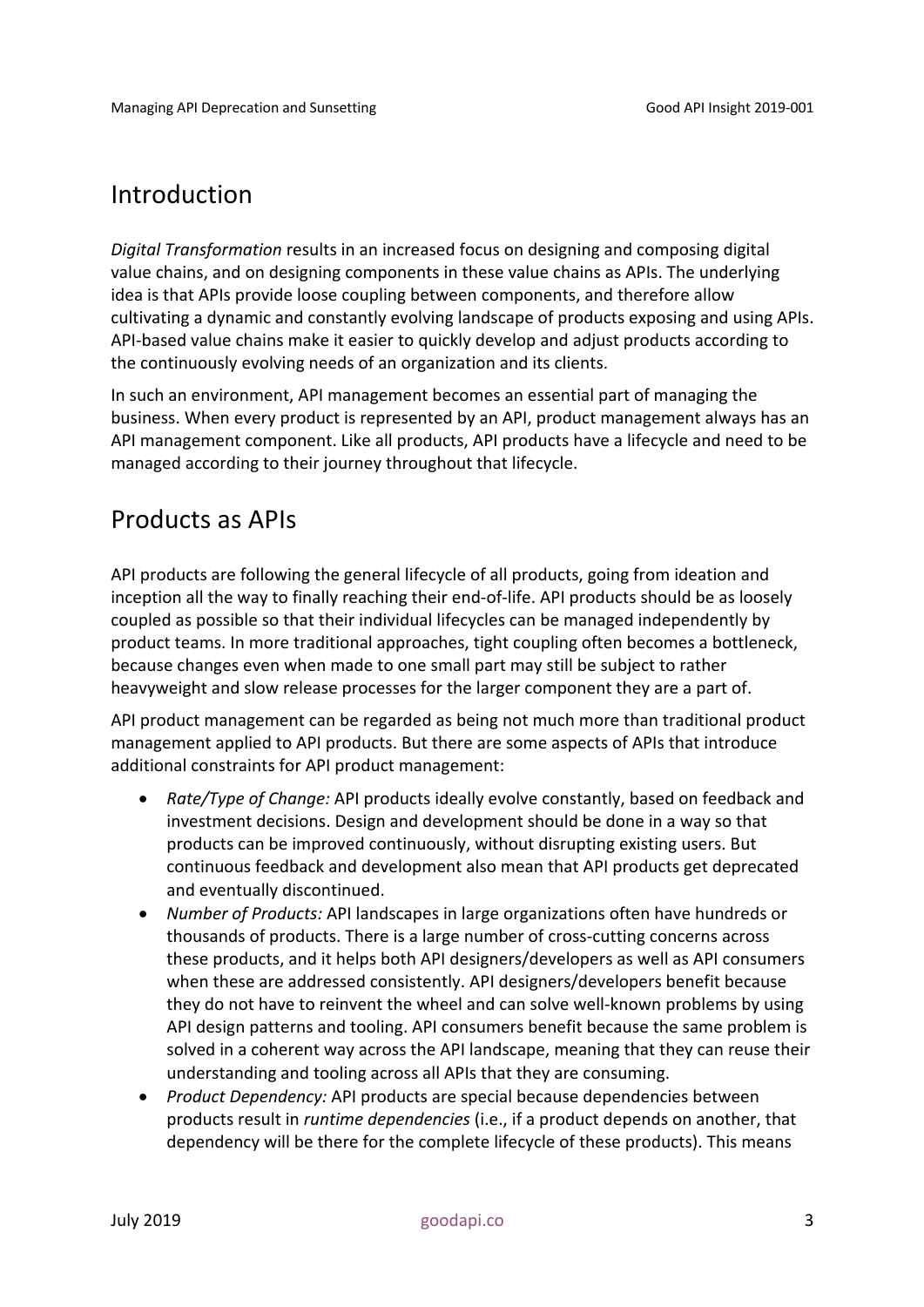that responsible dependency management is crucial and should minimize the disruption caused by different products going through updates and their lifecycles at a different pace.

These special aspects of API product management mean that in API landscapes, addressing speed of change and landscape size are essential to make sure that the landscape can deliver on the promise of increasing the speed at which organizations can innovate and get products to market.

Part of responsibly managing API products in such an environment is to have a plan how to manage product evolution. And part of that evolution is to be aware of the fact that no product lives forever, and that in fast-changing environments, products will get deprecated and discontinued routinely, and quite often.

In this paper, we discuss ways in which API deprecation and sunsetting can be approached for API products, and how API designers/developers and API consumers can use these mechanisms to improve their API practice and landscape.

#### API Lifecycle Management

API products move through a lifecycle that should make it possible to evolve products as easily as possible. Supporting constant change [EvoArch] is one of the main goals of API management. When many of these products are managed in complex organizational settings with continuously evolving landscapes [CAMbook], it becomes important to have a strategy and a program in place that help product teams and the organization to find the most effective balance between team autonomy and organizational constraints and support.

In many cases, organizations have maturity models that guide products throughout their lifetime. While definitions and details vary, the general path goes from prototype to experimental to product to maintenance to deprecated and finally ends at sunsetting. The mechanism how APIs move through these maturity stages differs as well, it can be by selfdeclaration, or can be a decision that is made by a panel of product managers and architects.

Regardless of the specifics of what the stages look like, and how stage transitions are determined, what really matters in large API landscapes is how stages are communicated. It should be easy for the consumer of an API to figure out which maturity stage an API is in, and this is particularly true for the stages at the beginning ("is this API stable enough for me to use?") and towards the end-of-life ("is this an API I should build a dependency on?").

In order to make this easy for developers, the best way is to make stages part of the configuration of the API product. This way, the API can use tooling that picks up this information, and the deployment pipeline or a configuration resource of the API itself can expose this information. This way it becomes possible that the information about the API gets exposed through the API.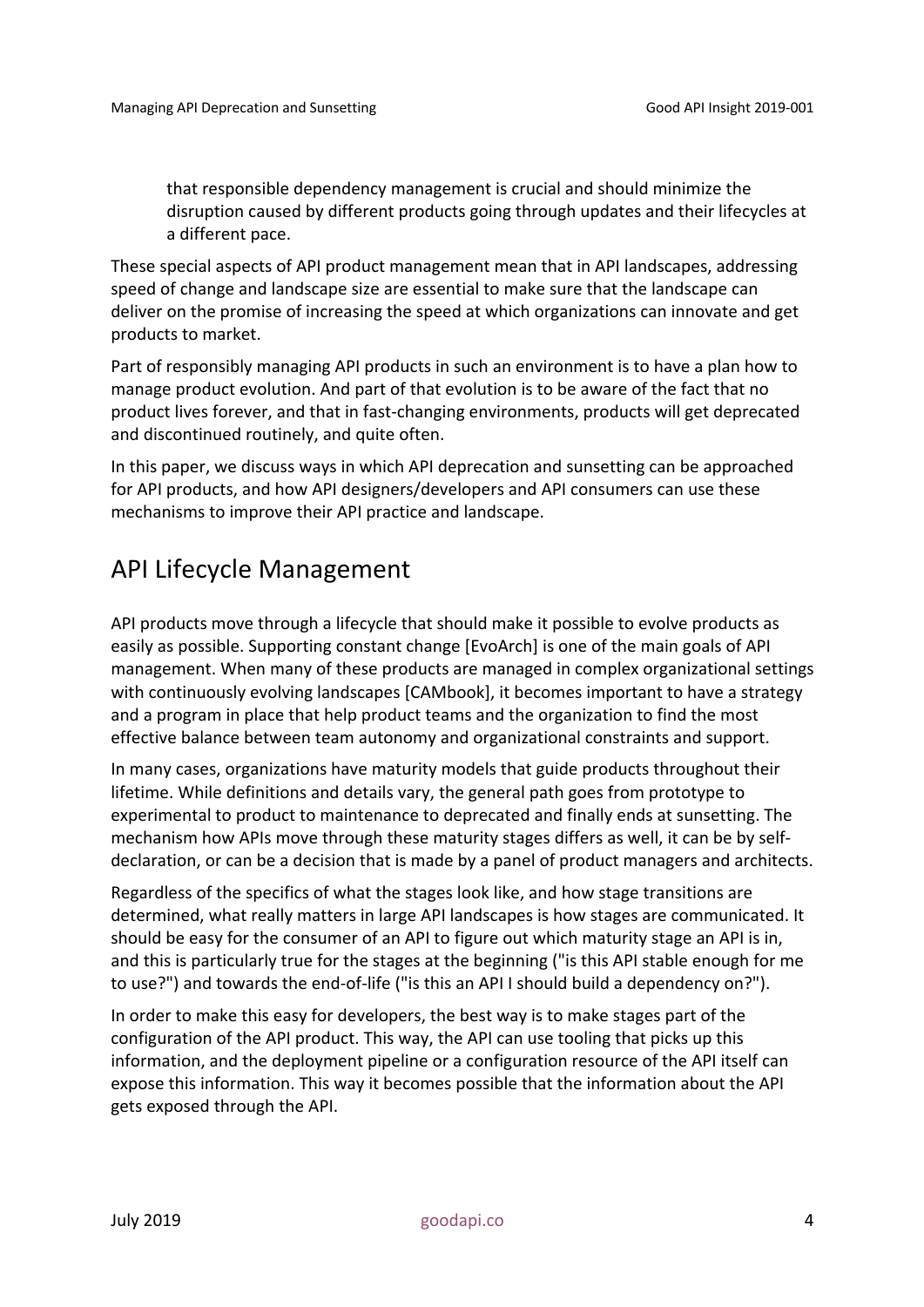This information about the maturity stage then can be picked up by API consumers and by the API landscape. At the landscape level, this allows easy insights into questions such as how many APIs there are in the experimental stage, or how many APIs there are that have or will be deprecated or sunset. For consumers, this information is useful when they start using an API, but it also can be useful at runtime when they are using an API. For example, if an API starts emitting information of an upcoming deprecation or sunset, and the API consumer recognizes this information, this can raise warnings in logs or someplace else.

#### Web APIs and HTTP

In this paper, we are specifically looking at how to signal the most relevant events, which are deprecation and sunset, and in the most widely used type of APIs, which are Web APIs based on the Hypertext Transfer Protocol (HTTP) [RFC7231]. HTTP is an application-level messagebased protocol that has a rich model of interaction metadata, most importantly through its header fields. There are over 200 types of HTTP header fields [WebConcepts] and they represent many different kinds of information that can be represented in HTTP interactions.

HTTP header fields are designed to be optional, meaning that they can be safely ignored while still keeping basic HTTP interactions operational. However, it is possible that certain interactions can only succeed when certain header fields are present and used in the interaction. But the general model underlying header fields makes it possible to add new ones which can be useful for HTTP peers supporting them, but which also can be safely ignored without compromising the ability to interact.

In the following two sections, we describe two HTTP header fields, Deprecation and Sunset. Their semantics and usage will be described in the respective sections, but there also is an underlying design idea that applies to both HTTP header fields.

The Deprecation and Sunset HTTP header fields signal information about the fact that an API is or will be deprecated, respectively that an API will be sunset. This information is represented in header fields which start appearing in HTTP responses when the service decides that it is time to signal this information to consumers. It is up to the consumers to act on this information. They are also free to ignore it and keep consuming the API optimistically. However, consumers can benefit from using this information, for example by alerting developers of the consuming service that a dependency is or will be deprecated, or that it will be sunset.

In order for this model to work best, it is important for the Web API using Deprecation or Sunset to document the potential usage of these header fields. This means that even though during its normal operational phase the API will not use these header fields, it is documented from the very beginning that when deprecation or sunsetting happen, they will be signaled with these header fields. This published policy allows consuming services to listen for these header fields and to act on them when they start appearing.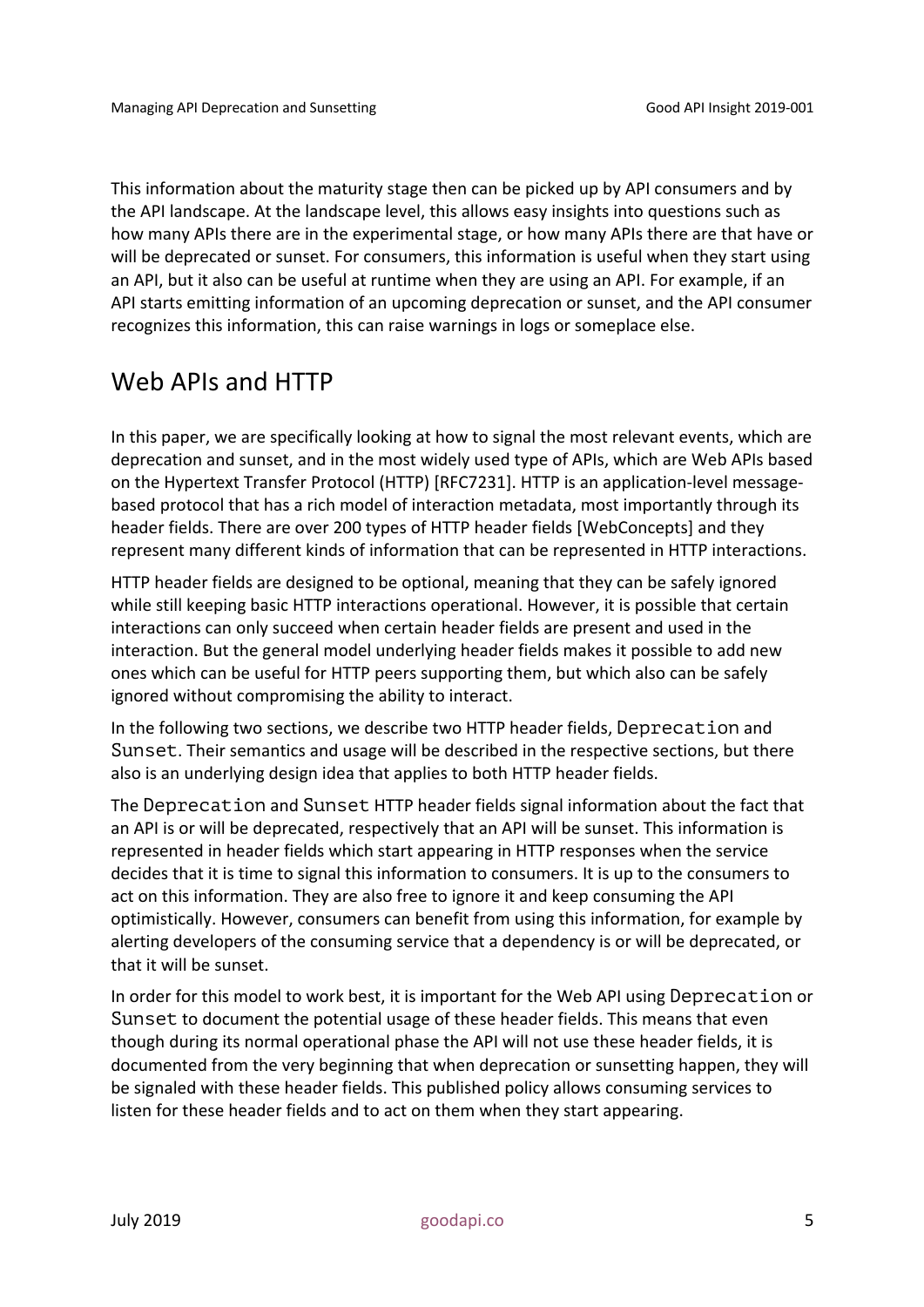#### HTTP Header Field Scope

One typical scenario is that an API as a whole is deprecated or sunset. Looking at it from the HTTP resource perspective, that could mean that all its resources should start using Deprecation or Sunset HTTP header fields. This is the most pure approach to make sure that each resource is entirely self-contained. In this approach, consumers of resources do not even need to know that these are part of an API: They simply treat them as selfcontained resources that carry all relevant information.

An alternative approach is to design an API where for example only select resources (such as the API home document) will use Deprecation or Sunset HTTP header fields. This means that the context of the header field is larger than just the resource it appears on (the home document). As a result, only clients knowing this particular API design will be able to pick up this information, whereas clients treating every API resource as entirely selfcontained will not. This means that there is a risk that some clients will miss this information, and may therefore not be able to benefit from the information about deprecation or sunsetting.

This is simply an API design decision: Exposing the HTTP header fields *on all resources* is a more pure approach eliminating potential problems with visibility for certain clients. Exposing the HTTP header fields on select resources only reduces chatter, may be easier to implement, but may mean that some clients fail to pick up the information from those select resources.

Last but not least, it is also possible to combine these approaches: An API may publish its complete deprecation or sunset (of the API as a whole) only on its home resource. But it may still use the Sunset header field on select resources that during normal API operations have a limited lifetime (for example because by definition they only exist for a certain period of time). The effective sunset of one of these limited-lifetime resources in this API then is the minimum of the sunset as advertised on the limited-lifetime resource itself, and of the API as a whole as advertised on the home resource.

#### API Deprecation

Good API design often means to design APIs for extensibility and evolvability, so that they can safely evolve without having to alert existing consumers about extensions being added. When following this approach, it becomes easier for API developers to evolve and improve the API, without having to worry about disrupting existing API consumers every time they make changes.

This paper is not intended to go into the details of how to design APIs for extensibility and evolvability, but it recommends to make these issues part of your initial design decisions, and to document these design decisions from the very beginning.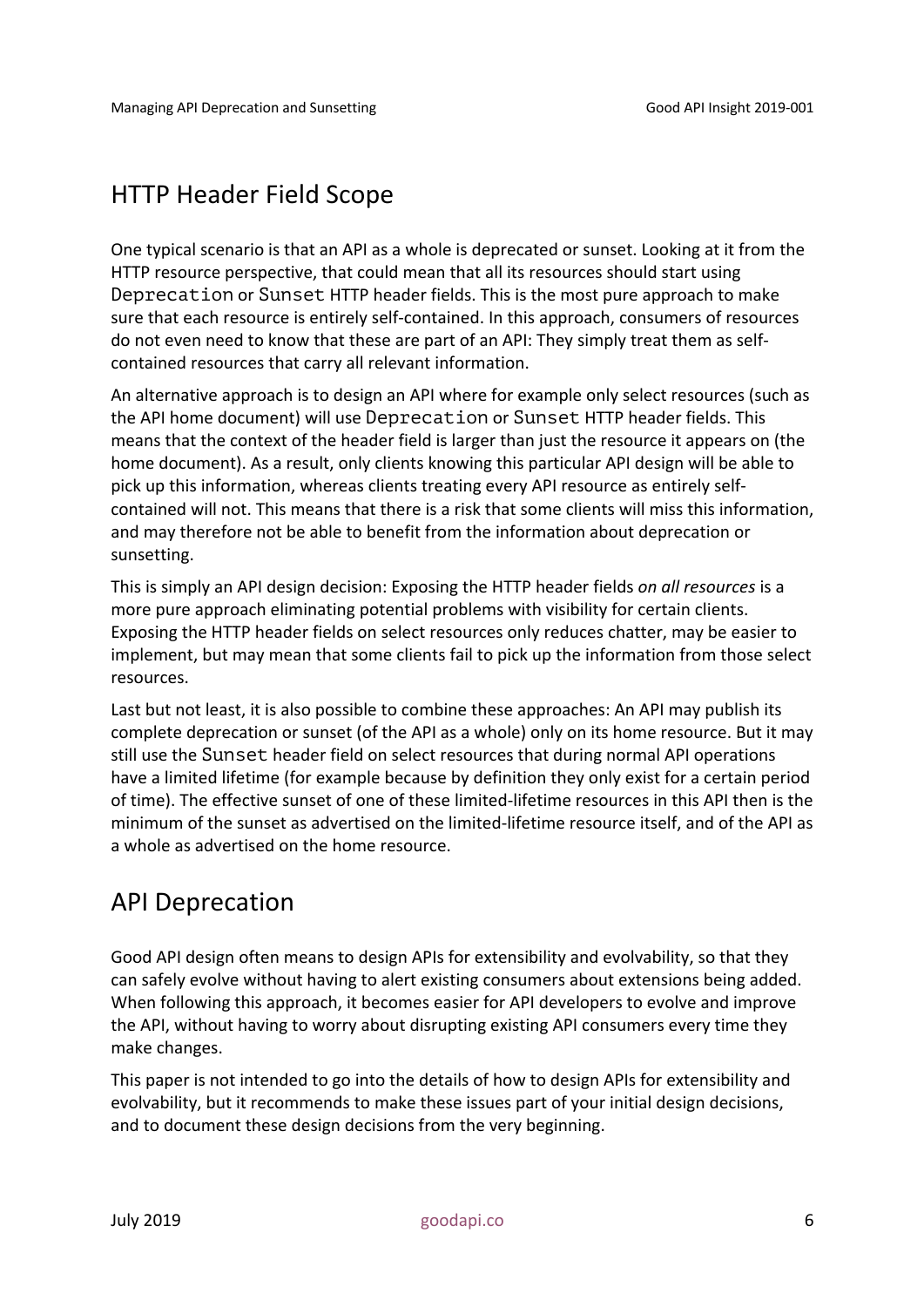The following example shows how it is possible to explicitly link to an API's or a resource's deprecation policy. This often might be documentation about when deprecation is considered, and how it will be managed. Ideally, this should include SLA-style information, such as how far in advance a deprecation is announced, and for how long afterwards APIs and resources will remain operational. The deprecation link relation type [draft-dalaldeprecation-header] can be used to link to a deprecation policy.

Link: <https://developer.example.com/lifecycle>; rel="deprecation"; type="text/html"

Some APIs might prefer to not send these links in all responses for all resources. In that case, it may make sense to only send those for select resources of the API, such as the home document [draft-nottingham-json-home], or to include these links in the home document (or other descriptive resources for the API).

Whatever your choice is how to design APIs for extensibility and evolvability, there always will be a limit of how far you can take extensibility and evolvability. At some point every API reaches the point where it makes more sense to design a new one, rather than pushing the limits of extensibility and evolvability too far. When that point is reached, it makes sense to design and deploy a new version.

When that state has been reached, there now are two APIs operating in parallel: the old one that had reached the limits of its extensibility and evolvability, and the new one that improves on the old design. From the operational perspective, this may be the point in time where you want to start moving existing consumers from the old API to the new one, and where you want to encourage new consumers to use the new API instead of the old one. Oftentimes, the goal is to have some transition period where the two versions are operated in parallel, and to get to a point where you can safely turn off the old API, saving on operational and maintenance cost.

Somewhere during this process, you start marking the old API as deprecated, meaning that it is officially not the recommended version anymore. Existing consumers should migrate to the new one, and new consumers should not start using the old one at all. Oftentimes, this status of the API lifecycle is indicated in its documentation, clearly marking the API as being deprecated. In addition, this information can be exposed in the API itself.

The HTTP Deprecation header field [draft-dalal-deprecation-header] can be used to indicate that an API will be or has been deprecated (depending on whether the timestamp is in the future or the past). An API that has been marked as deprecated starts emitting this header, which can then be picked up by consumers listening for it. This way, the deprecation information is not just shown in the human-readable documentation, but instead it becomes machine-understandable in the API itself.

The following example uses the HTTP Deprecation header field, as well as the deprecation link relation type.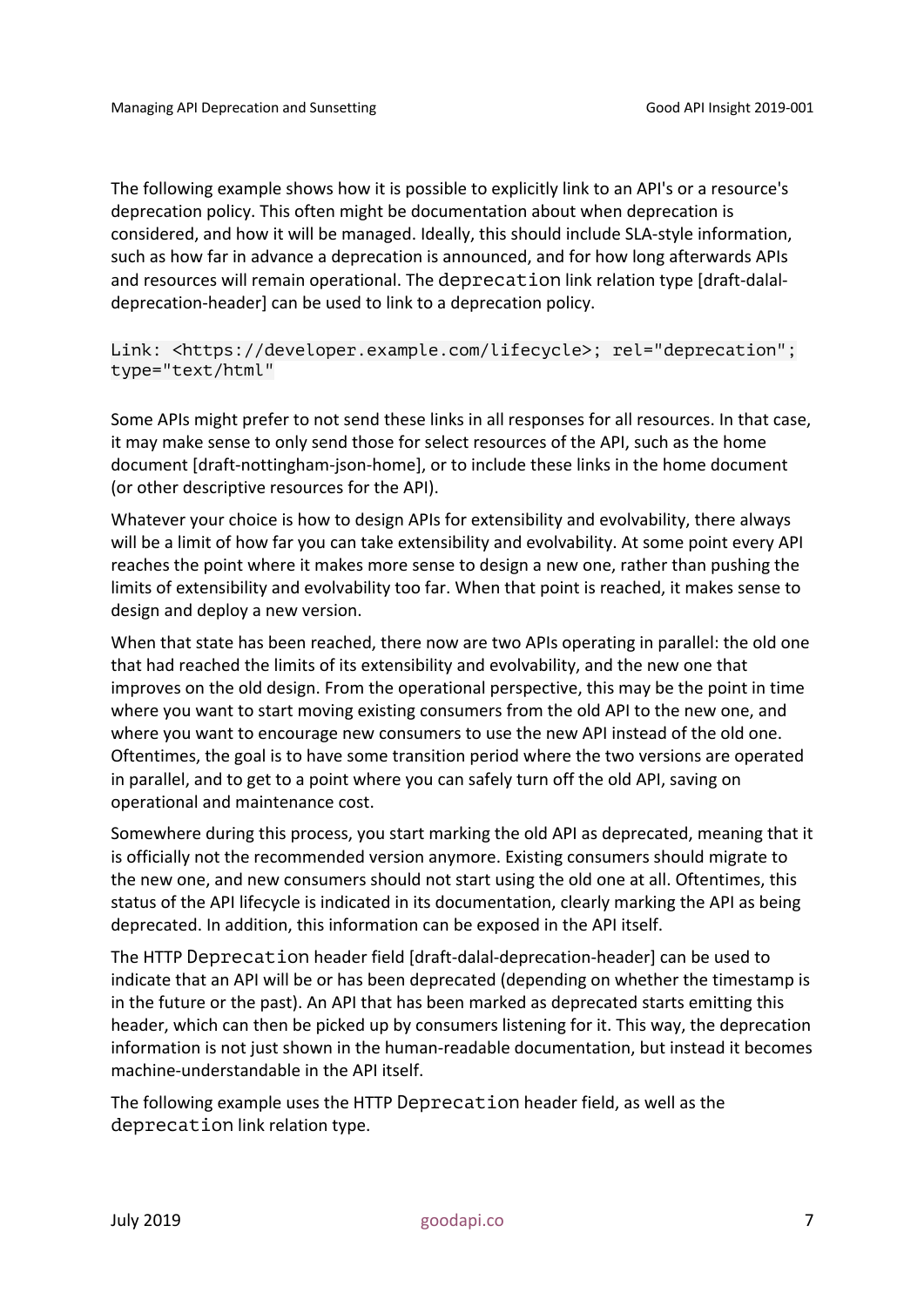Deprecation: Sun, 11 Nov 2018 23:59:59 GMT Link: <https://developer.example.com/lifecycle>; rel="deprecation"; type="text/html"

In this example, the deprecation date is in the past, meaning that the resource is deprecated. When seeing a deprecation header announcing an upcoming or effective deprecation, visiting the linked resource representing the deprecation policy may be helpful, because it may have been updated with information about the deprecation. As mentioned above, APIs may choose to not expose the link to the deprecation policy on every resource, and may instead just expose it on select resources such as the API's home document [draftnottingham-json-home].

It should be noted that this section mainly portrays deprecation in a scenario where an API gets replaced by a new design. The very same model applies to an API that is not going to be replaced by a new one, but simply reaches the end of life in its API lifecycle. In this case, the same considerations apply: Indicate the fact that the API will be or has been deprecated, and then (possibly later) follow-up with an indication when the API will be sunset.

In either case, whether transitioning to a new API or not, the next step in API lifecycle management is to decide and announce when the deprecated API will be sunset. While deprecation is important for consumers to understand that they should start to look for replacements, sunsetting is even more critical as this means that a resource will stop responding, and thus may break consumers that depend on it. Similar to the HTTP Deprecation header field, there is an HTTP Sunset header field for announcing sunsets.

#### API Sunsetting

APIs and their individual resources typically are not operated forever. In the previous section, we have discussed how to use the HTTP Deprecation header field to announce that a resource is not the recommended resource to use anymore. Once a date is know when an API or a resource will go permanently offline, the HTTP Sunset header field [RFC8594] can be used to alert consumers of the upcoming sunset.

Before that happens, in a way similar to the deprecation policy mentioned in the previous section, an API should have a well-defined sunset policy and document how sunsetting is going to be managed. Typically, this policy should at least say how far ahead consumers will be notified, and how they will be notified. This information is made available in a sunset policy that can be identified by linking to it using the sunset link relation type [RFC8594], as shown in the following example:

```
Link: <https://developer.example.com/lifecycle>; rel="sunset"; 
type="text/html"
```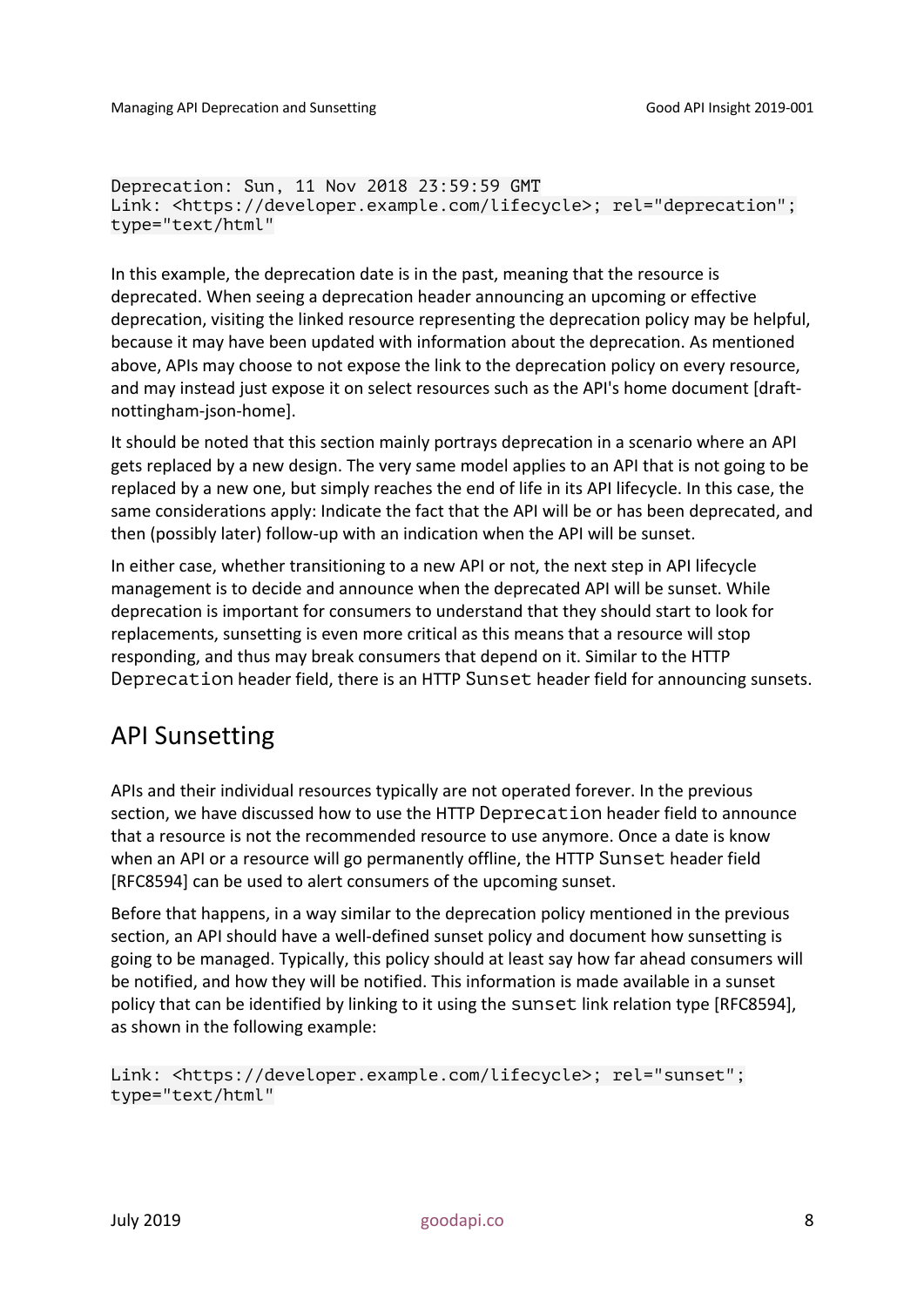It should be noted that both the example shown in the previous section and the one shown here link to the same resource. That makes sense if there is a resource about the general lifecycle policy, which describes both deprecation and sunsetting. If that is the case, it alternatively is possible to link to that resource using both link relation types, as shown in the following example:

Link: <https://developer.example.com/lifecycle>; rel="deprecation sunset"; type="text/html"

Sunsetting means that a resource will stop responding. Once that date is known, it can be published in a Sunset HTTP header field:

#### Sunset: Wed, 11 Nov 2026 11:11:11 GMT

It is up to consumers to decide how to use this information. It may help them to create alerts or warnings that might help users to adjust to the used resource being sunset. Also, this date should always be treated as a hint (i.e., it is not guaranteed that the resource will not be sunset earlier or later than the advertised date), but it still can help consumers to be more proactive in terms of managing their dependencies.

It also should be noted that sunsetting is not just for managing the lifecycle of a complete API, where an API and consequently all of its resources will be sunset at some point in time. It also can be used at the resource level, where individual resources of an API are being sunset, and are using a Sunset header field to expose this fact.

#### Resource Sunsetting

Resource lifecycle management can be part of the normal operations of an API. For example, consider the case where an API supports creating orders, and it supports a model where an order can be "pending" so that customers can update orders before finalizing them and getting them fulfilled. In many cases, pending orders will have a well-defined lifetime during which they either have to be updated (which may reset the lifetime counter) or completed, which will then get them fulfilled.

In such a scenario, the API can use an HTTP Sunset header field to expose the lifetime of pending orders, allowing API consumers to easily and clearly see when the pending order is going to expire. Of course, there would be other possible ways of designing this particular resource lifecycle, but using the Sunset header field is one possible design choice.

Another possible scenario are resources that by regulation or legislation only can be kept for a certain time. For example, there may be rules that some information has to be deleted because of privacy considerations. Accessing this kind of information through an API then would also mean that these resources have a well-defined time when they will expire. An API design in this context can also choose to use the HTTP Sunset header field to expose this information.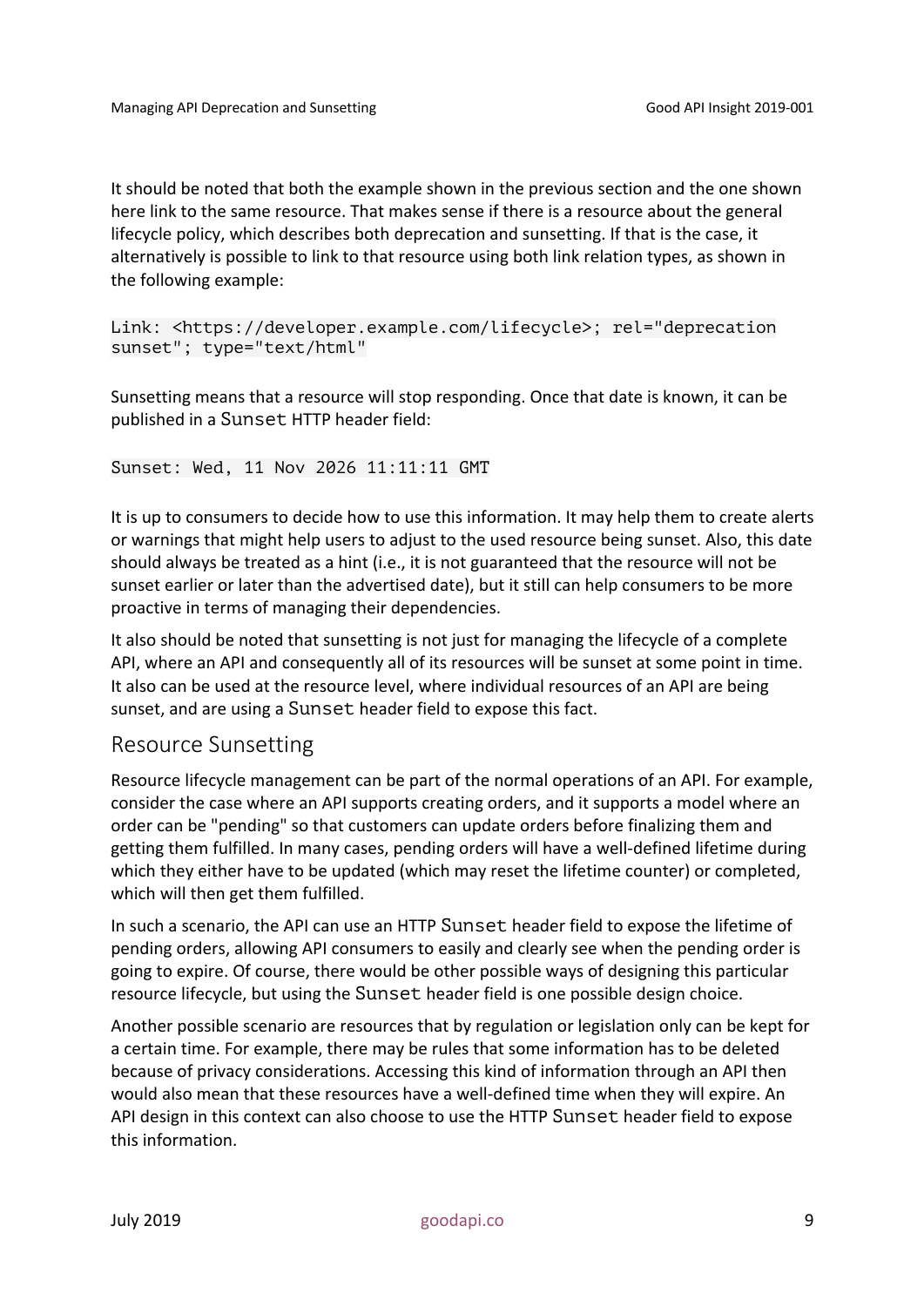### Supporting API Deprecation and Sunsetting in API Products

When the deprecation and sunsetting strategies outlined above are incorporated into API designs, they need to be supported in API products, and thus in implementations. There are a variety of ways in which these capabilities can be implemented. The goal of this section is not to give implementation advice for specific languages or frameworks. Instead, the goal is to highlight certain implementation patterns that make it easier to implement and use the API design in API products.

One important consideration is to think about how deprecation and sunsetting are working in the API. If they are part of a service's logic, then they should be implemented programmatically. For example, if some resources by definition have a limited lifetime, and the API design exposes this lifetime using a Sunset header field, then this header field should be controlled by the implementation (which will have logic to compute the lifetime of each affected resource).

If, on the other hand, deprecation and sunsetting are managed as part of general API lifecycle management, then it may make more sense to control them through configuration. For example, if a service supports deprecation and sunsetting through the header fields discussed here, then it should not be necessary to make any changes to the implementation when it is decided to deprecate or sunset the service. Instead, there should be a simple configuration where API managers can configure the time when these events happen, and the lead time when warnings should start appearing, and that should cause the service to start exposing the respective header fields.

For example, the following information could be added to a service's (fictitious) configuration to tell it when to start exposing deprecation and sunsetting information. It would be up to the service's implementation to interpret the information and behave accordingly, but the behavior itself is controlled by the configuration.

Deprecation-Time: Sun, 11 Nov 2018 23:59:59 GMT Deprecation-Warning: Tue, 11 Sep 2018 23:59:59 GMT Sunset-Time: Wed, 11 Nov 2026 11:11:11 GMT Sunset-Warning: Fri, 11 Sep 2026 11:11:11 GMT

Most importantly, it should be noted that incorporating support for API deprecation and sunsetting into an implementation early on can make it easier to support these concepts in the API product throughout the API lifecycle. Depending on how the API design plans to expose this information (see the section on scope), this information can be injected into the appropriate places in the API as soon as this is triggered through configuration settings. Supporting this early on means that it does not have to be added to the API product when it enters later stages of its lifecycle, which may be helpful because it avoids having to change a codebase that is about to be retired.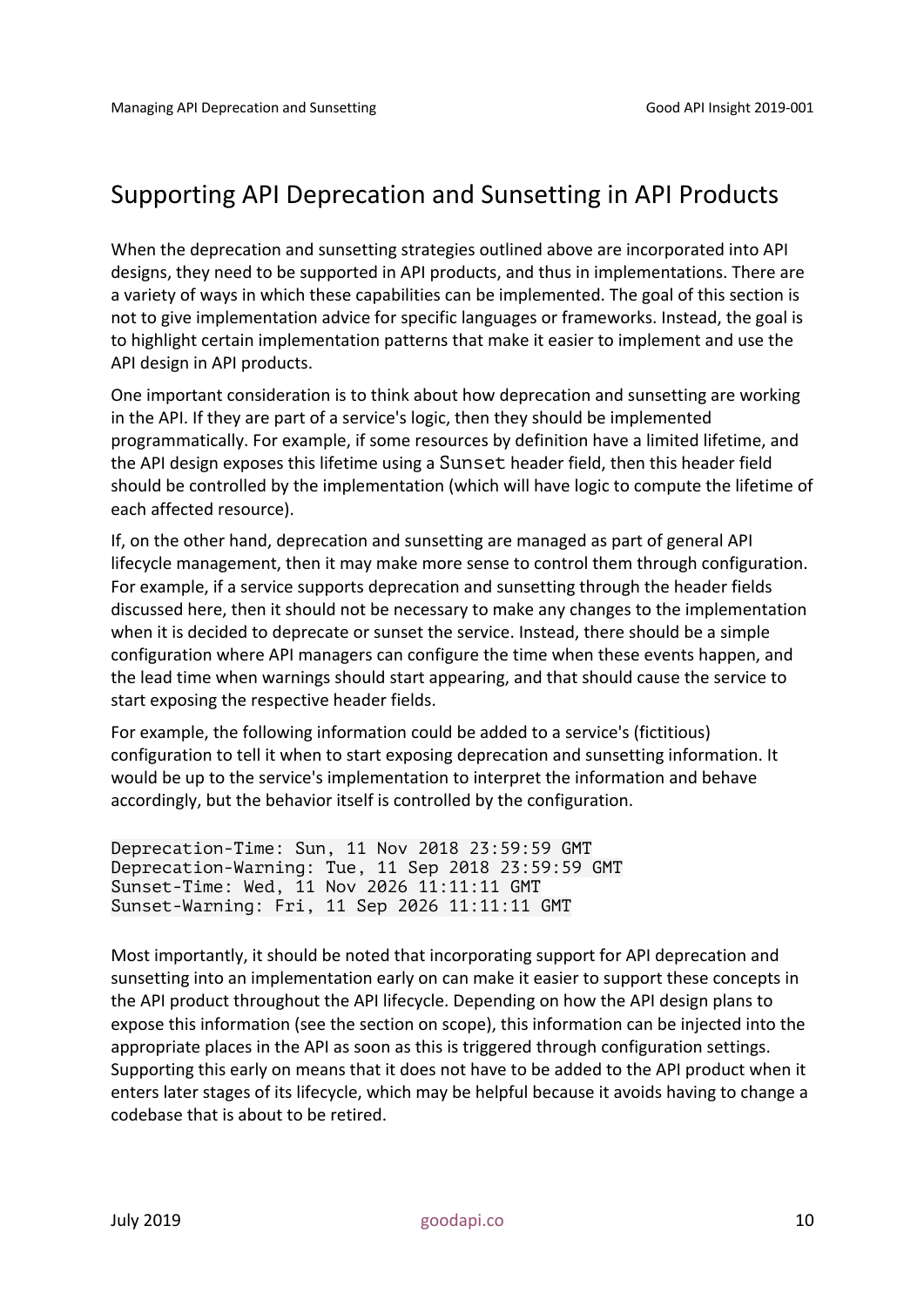Finally, it also is possible to outsource header field control entirely and manage it through an API management solution. One typical approach would be to have an *API gateway* in place and to use the gateway's features to control Deprecation and/or Sunset header fields. In this scenario, the API implementation does not support these header fields at all, but for API consumers they are still made available as part of the overall API management strategy and infrastructure.

#### Consuming APIs Responsibly

So far this paper covers how to use deprecation and sunsetting in API designs, and how to implement the respective HTTP header fields in API products. But it also is important how to *consume APIs* that are using these mechanisms.

First of all, from a consumer point of view, ideally the usage of the respective HTTP header fields is well-documented in the API. This is important because in most cases, the HTTP header fields will not show up in the API until the API lifecycle reaches later stages. Clear documentation of the API lifecycle will make it easier for developers to understand that an API will at some point start exposing Deprecation and/or Sunset HTTP header fields.

In most cases, consumers of APIs will want to use these header fields as indications that the consumed API has advanced in its lifecycle. In most cases this is information that is helpful for the developer consuming the API, and thus should be surfaced in places where they are likely to see it, such as logs, dashboards, or through warning/alert channels. An exception to this is when individual API resources use deprecation and/or sunsetting as part of their regular resource lifecycle, in which case this information can be handled programmatically and should not be surfaced to developers.

In most cases, mitigation will require the intervention of a developer, either by migrating from a deprecated API to a new one, or by searching for a replacement for an API that is being sunset. The main value of deprecation and sunsetting is that it warns consumers ahead of time, so that they have more time to adjust to the changes in the consumed API.

#### Summary and Conclusions

In this insight, we present ways in which deprecation and sunsetting can be represented in API and resource design using the Deprecation and Sunset HTTP header fields. The main takeaways from this insight are as follows:

- *Applicable to APIs and Resources:* Both header fields are applicable to individual resources or entire APIs. It is up to the API design to decide which scope they are used for, and how they are used in resource interactions.
- *Design and Document and Implement Support:* Both header fields are intended for later stages of resource and API lifecycles. Making them part of the initial design,